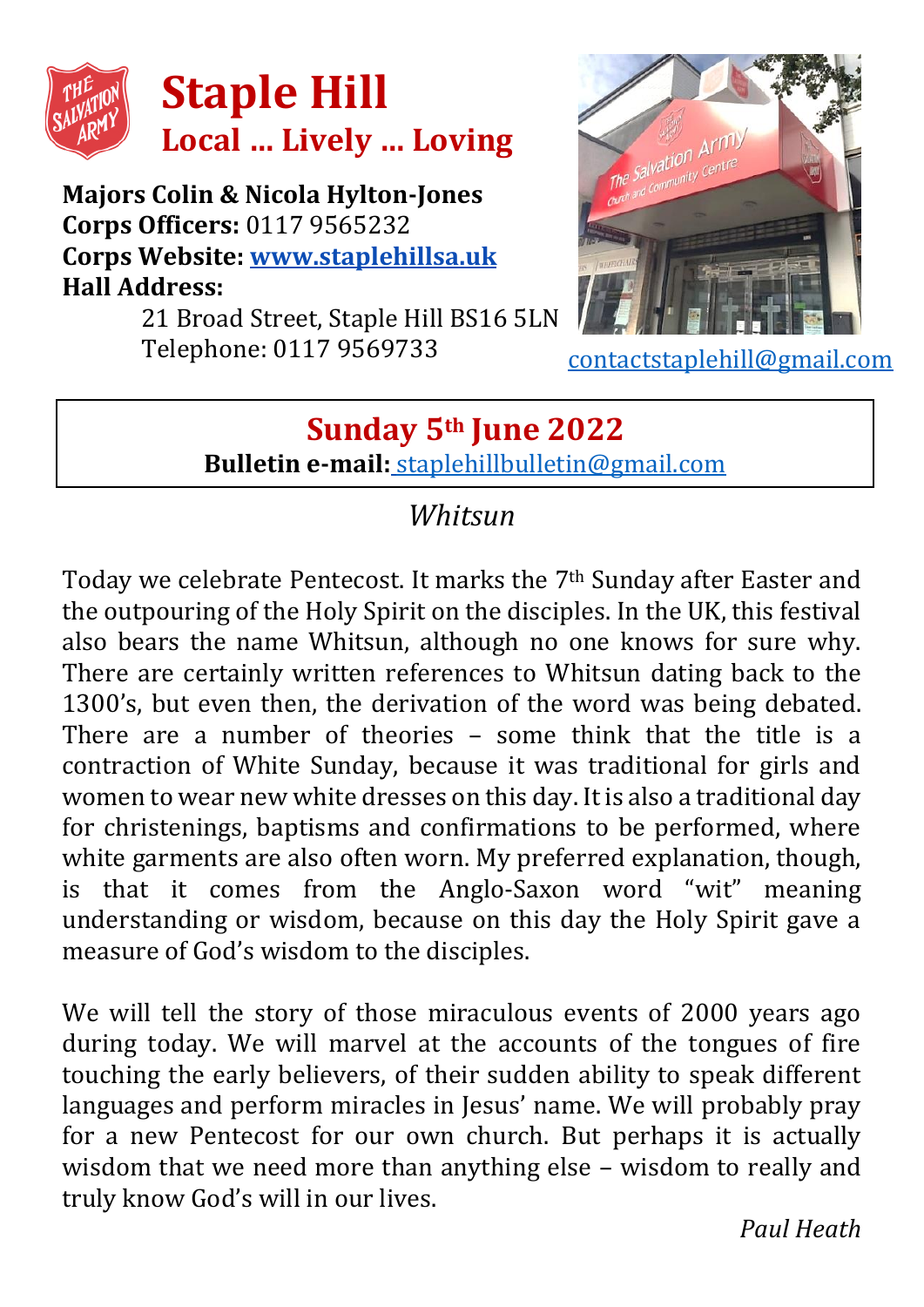# **PEOPLE:**

- Our thoughts continue to be with Francis and his family as they mourn the loss of Ruth. As we receive more information of Ruth's funeral, we will let you know. Please pray for all our friends who have experienced bereavement and those who are living with health concerns.
- Thanks to Linda and Kelvin for leading worship last Sunday, for their preparation, presentation and prayer, it was really appreciated.
- Congratulations to Ben and Ellie, Steve's son and daughter-in-law, on the safe arrival of baby Frederick on Sunday, 29th May
- Paul and Tracey have moved house this week. If you would like details of their new address, please ask.

## **PROPERTY:**

Whilst we were away last week, the shutter to the backdoor broke and requires a new motor. This will take a while to fix, but while we are trying to resolve this problem, please ensure the security of the building by making sure that the backdoor is locked.

If anyone is free next Friday between 12 noon and 3pm and would be willing to help with the cleaning of the hall, that would be really helpful. If you can't come at this time, but would like to take on a task, then please let me (Colin) know. If you can't clean, but would like to help, we normally stop for refreshments at about 1.30pm, if you can come and make some tea and coffee!

## **JUBILEE COFFEE MORNING:**

We had a really enjoyable time on Thursday morning at our Jubilee Coffee Morning. Our community hall was full with both people from the community and people from the corps. Thanks to everyone who helped, baked, supported, but a special word of thanks to Lilian for planning, organising and leading the event. You will be pleased to learn that over £500 was raised for the big collection.

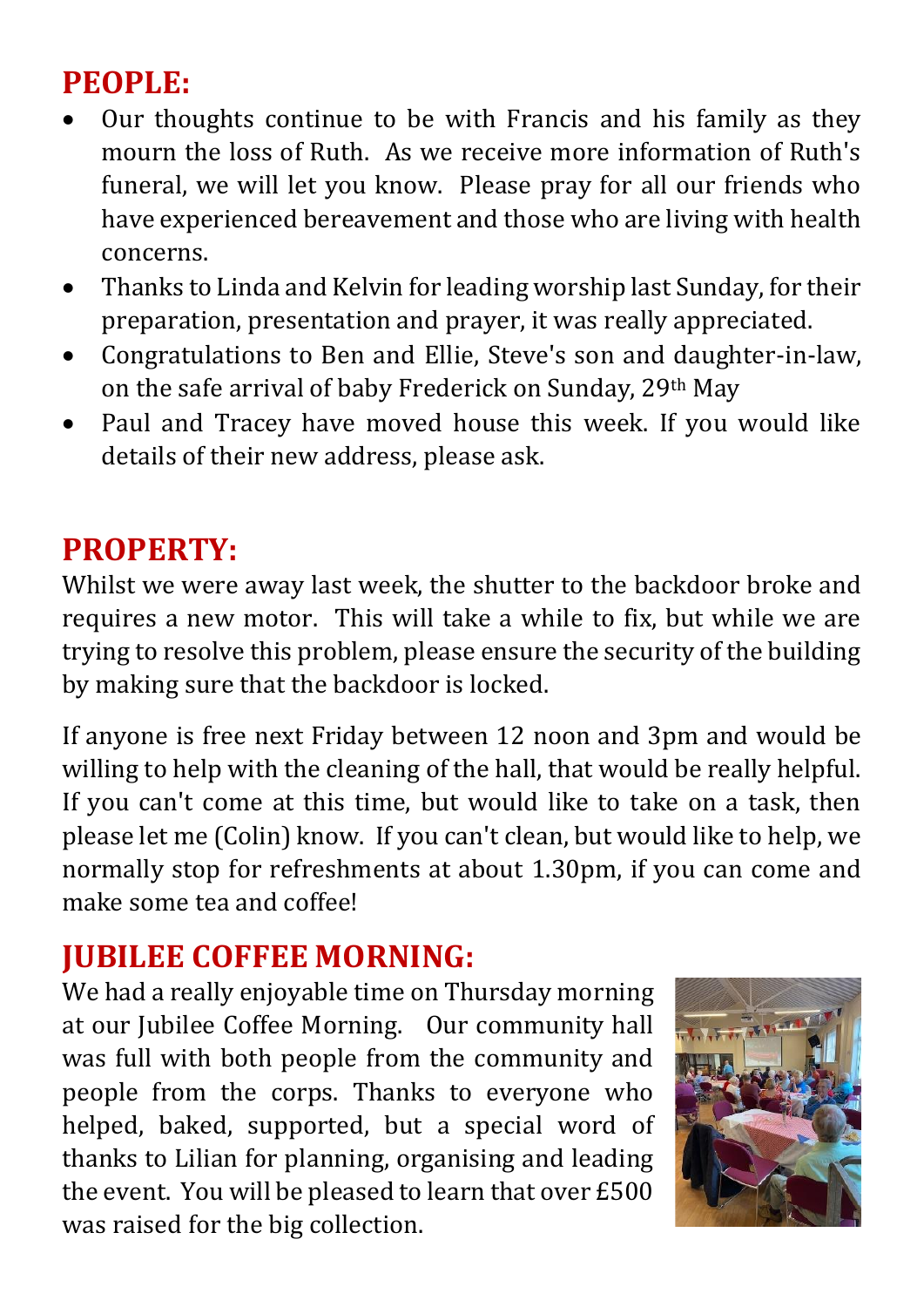## **DATES FOR YOUR DIARY:**

| Sunday 26th June                 | Page Park Praise (at 3pm)                |
|----------------------------------|------------------------------------------|
| Friday 15th July                 | Jubilee Concert with Rachel Milestone &  |
|                                  | Josh Dickens                             |
| Sunday 17th July                 | Summer Family Crafts (at 4pm)            |
| Sunday 24 <sup>th</sup> July     | Corps BBQ (lunchtime) – everyone         |
|                                  | welcome                                  |
| $31st$ July – $5th$ August       | Severn & Somerset Junior Camp            |
|                                  | (Application forms available from Laura) |
| $6th$ – 12 <sup>th</sup> August  | Severn & Somerset Summer Camp            |
|                                  | (Application forms available from Tash)  |
| Sunday 4 <sup>th</sup> September | Page Park Praise (at 3pm)                |